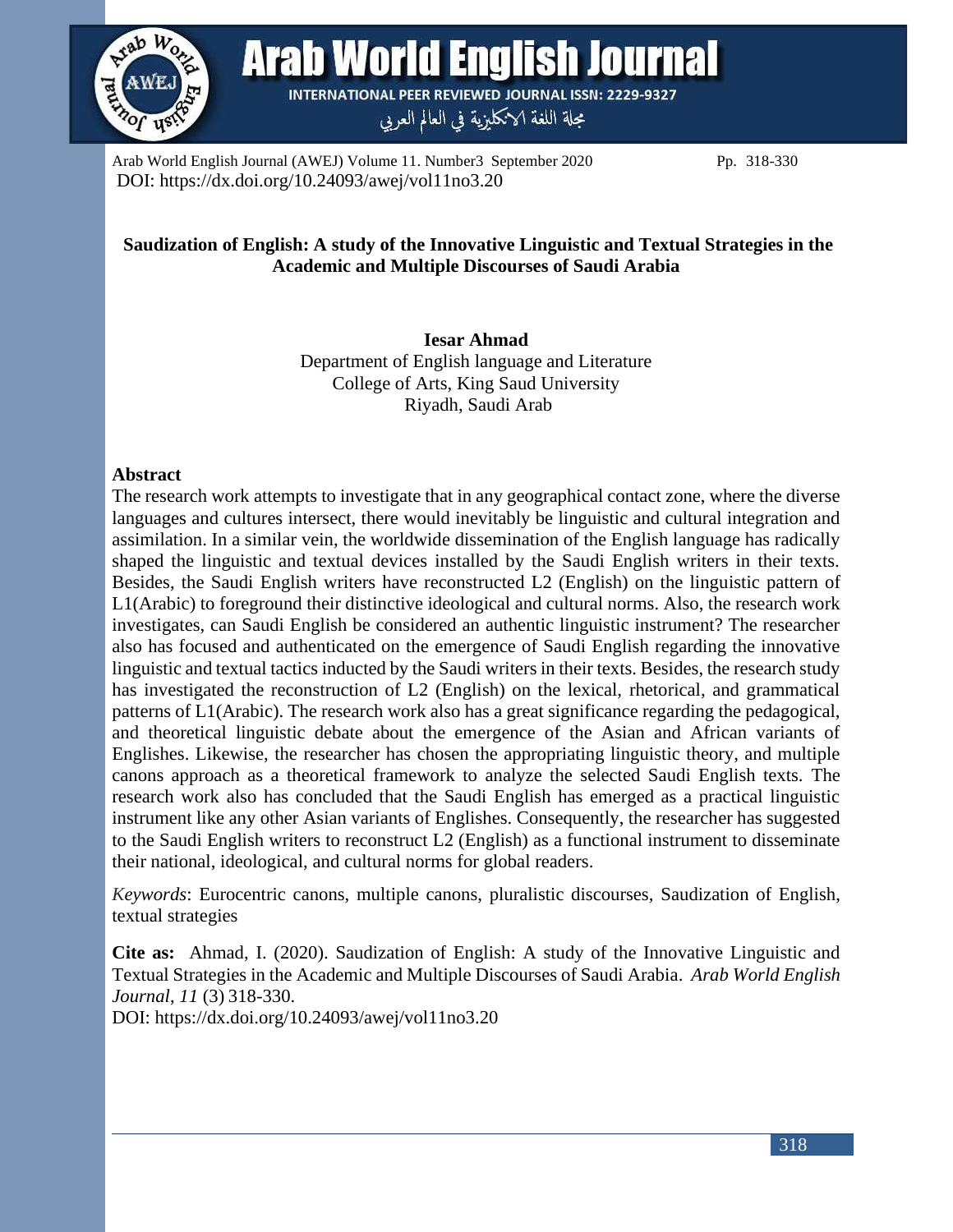#### **Introduction**

The research work has investigated that with the worldwide dissemination of the English language, and the western culture have diametrically shaped the identity, language, and culture of the non-western states. Undoubtedly, in this age of the cross-cultural and the trans-border world, no nation can afford to keep itself isolation from the overwhelming impact of the English language, and the western culture concerning the advancement of research in science and arts, astronomy, technology, fiscal trade, politics, pedagogy, and diplomacy. Likewise, the researcher has observed, wherever two or more than two languages and cultures interface, there would inevitably be linguistic and cultural hybridity. Hence, the researcher has investigated that Saudi English researchers and academicians have constructed L2 (English) on the lexical, syntactical, morphological, graphological, semantical, and phonological patterns of L1(Arabic) to install their distinctive cultural, national, and ideological traditions in their texts. Besides, it also has investigated that Saudi English writers have installed the innovative linguistic, and textual devices of appropriation (adopt L2, and reconstruct it with the vocabulary of L1), like neologism (coinage of new words), interlanguage, (integration of two diverse languages), untranslated words (insertion of lexical items of L1 into L2 without translation) transliteration (construction of new words or phrases of L1 from the vocabulary of L2 ), glossing, (explanation of vernacular terms with parenthesis or without parenthesis), code-mixing (mixing of codes of two diverse languages), and literal translation (translation of L2 on the verbal pattern of L1) in their writings to foreground the linguistic qualities of L1 (Arabic). Also, the researcher has chosen the appropriating linguistic theory, and the multiple canons approach as the theoretical and methodological framework of this research work. Also, the researcher has analyzed and interpreted the innovative linguistic, literary, and textual tactics inducted by Saudi English writers in the context of such a theoretical and methodological framework.

In a similar linguistic perspective, Kachru (2000) has argued that the English language has played a phenomenal role to spread scientific and technological knowledge across the globe. He has referred to what "Quirk *et al*. have termed it the vehicular load of a language, which English carries as the primary medium for the twentieth-century science and technology" (317). In a similar vein, Crystal (2003) has postulated that the English language has got the role of the global language of communication and interaction. He has postulated that "Everyone who has learned it now owns it – has a share in it, and has the right to use it in the way they want" (2). Besides, in a similar linguistic perspective, Kachru (1998) has classified the English language on his celebrated model of "three concentric circles". Firstly, the "Inner Circle" refers to the historical origins of English, as it is used as a native language in countries like Britain, Canada, Australia, New Zealand, and the United States. Secondly, the "Outer Circle" States, where English as a second language has played a historical and institutional role in the multi-lingual, multi-ethnic, and multi-cultural perspectives like South Asia, West Indies, and western Africa. Thirdly, the "Expanding Circle" States like Turkey, the Gulf States, and Saudi Arabia, where the researchers, journalists, and academicians have chosen L2 (English) as a practical linguistic tool to install their distinctive ideological, national, and cultural traditions in their texts. Also, the English language in the "Expanding Circle" States is chosen as a practical linguistic tool concerning academic research, pedagogy, media, diplomacy, advertisement, and tourism.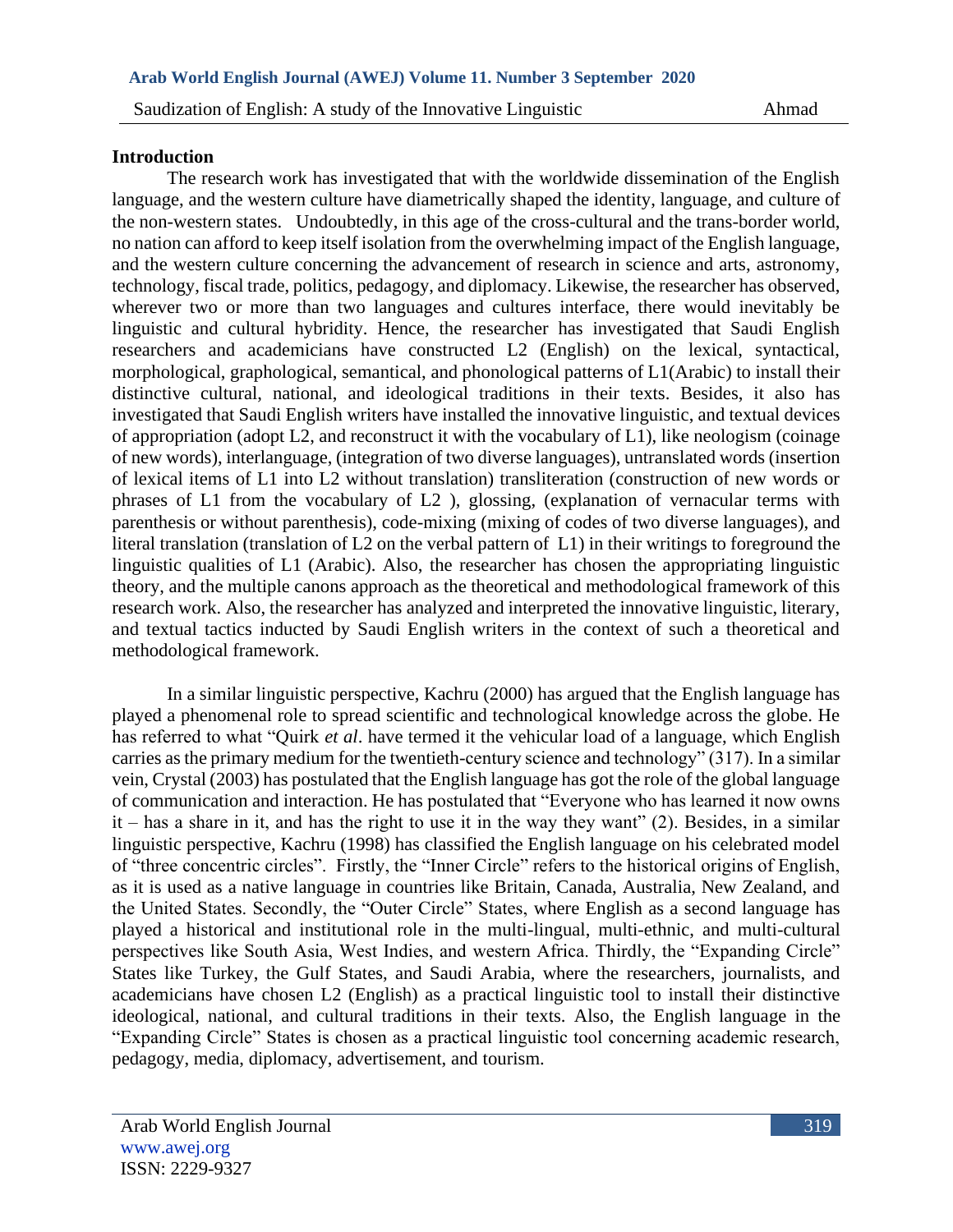In a similar contextual vein, Kachru and Nelson (2006) have also postulated that the "Expanding Circle" States like China, Japan, Korea, the Middle East, and Latin America, where the foreign language has been circulated mainly as a universal linguistic tool to conduct the business, commerce, diplomacy, and finance. "The English language in this circle, however, is also finding increased use in internal domains of academia, media, and professions such as medicine, and engineering" (10). In a similar contextual vein, Mahboob (2013) has postulated that "The English language is commonly being used by the Arabs, and expatriates in the Gulf States to conduct their business, and trade in the big multinational companies like (Aramco Petro), and other industries". Hence, the research work also has focused on the "Expanding Circle" States like Saudi Arabia, where the English language has the economic, social, and capital status regarding academic research, job opportunity, fiscal trade, foreign diplomacy, and business transaction.

In a similar vein, Saudi writers and researchers have constructed L2 (English) on the linguistic patterns of L1 (Arabic) to transmit their distinctive ideological, national, and cultural norms for the global readers. Likewise, the Saudi English writers and researchers have adopted L2 (English) to spread and foreground the enlightened, broad-minded, and moderate image of Islam across the globe. In a similar vein, Ahmad (2015) has cited views of Widdowson that once "language is used, it can't be kept under your control, people do appropriate it. Simultaneously, it also enables one to serve global citizens and would not take their sense of belonging as well" (1- 8).

Nonetheless, like the other Anglophone States, the researcher has observed that the debate regarding L2 (English) also has engaged linguists, academicians, researchers, and theorists in the academic settings of Saudi Arab. It is still unresolvable as the two-language groups have contended the pros and cons of the dissemination of the English language in Saudi Arabia. One linguistic group has resisted the imposition of L2 (English), as it has undermined the status of L1 (Arabic), Islamic ideology, and Islamic cultural traditions. Nonetheless, the second language group has supported the approval of L2 (English) as a practical linguistic instrument to transmit the enlightened teaching of Islam and the Arabian traditions for international readers. Also, the urban youths in Saudi Arabia have chosen L2 (English) as a practical linguistic tool for global communication and collaboration. Contrarily, the young learners from rural areas have resisted adopting L2 (English). They have considered it a grave threat to the purity of L1 (Arabic), and their tribal traditions. Despite, the strong resistance of the latter language group, yet L2 (English) has taken a pivotal role in terms of pedagogy, research, advertisement, business, economy, job opportunity, and tourism in the indigenous perspectives of Saudi Arab. The researcher also has observed that L2 (English) has radically altered the linguistic, syntactical, and textual structures of L1 (Arabic). In a similar linguistic context, Fallatah (2016) referred to the investigative study of Fussell, who has foregrounded the distinctive features of the "Gulf English" regarding the indigenous settings of the Gulf States. According to, Fussell most of the foreign workers and the local citizens of the Gulf States try to communicate and interact with one another through the English language. Besides, the Emirati English writers, journalists, and researchers have constructed L2 (English) on the linguistic pattern of L1(Arabic) as a practical and neutral instrument to highlight the ideological, tribal, and cultural traditions of the Gulf States.

 In a similar linguistic perspective, the researcher has observed that the English language has got a vital and predominant role in terms of the advancement of academic research, computer technology, astronomy, print media, electronic media, social media, film, theatre, tourism, sports,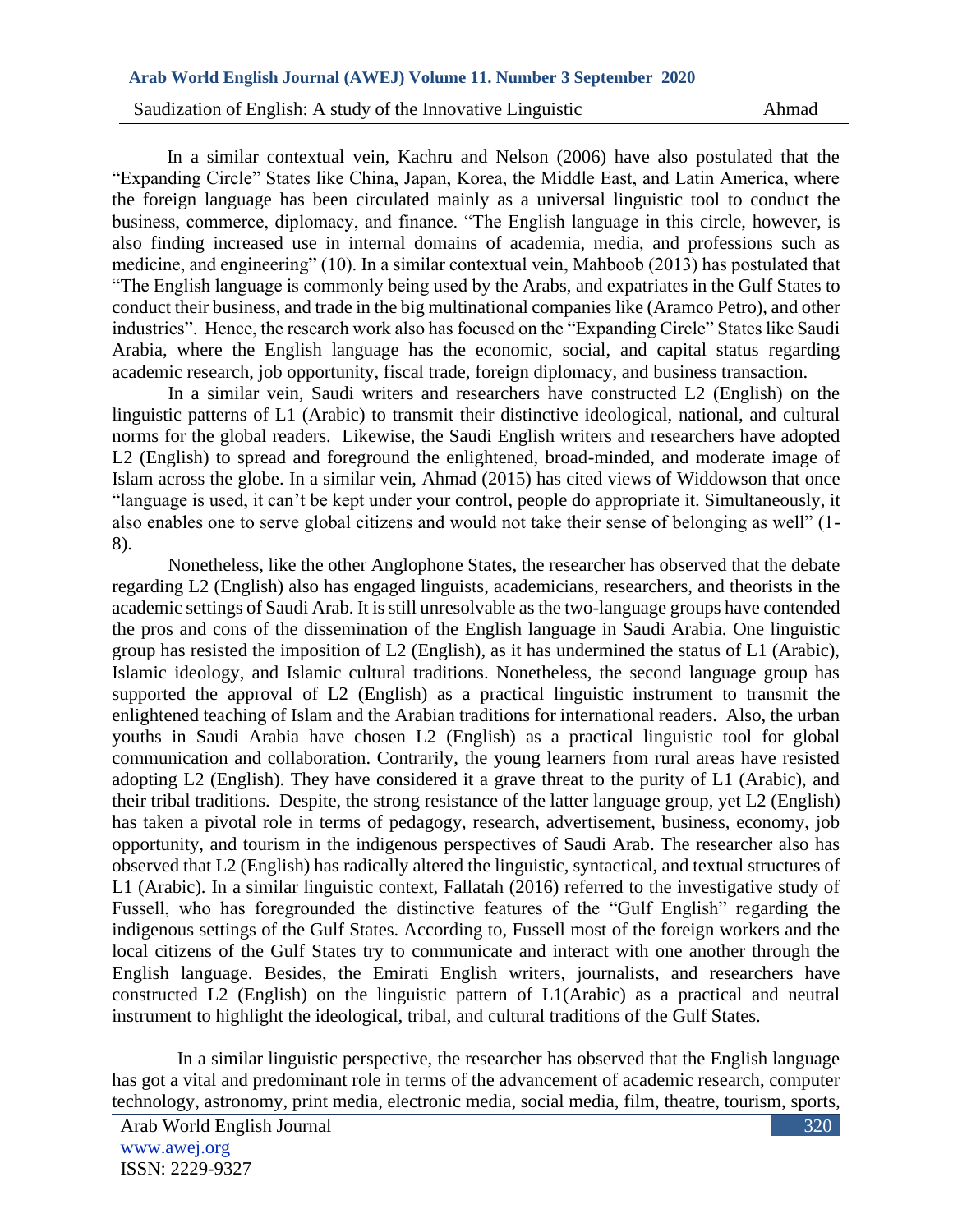video games, music, advertisement, economy, politics, and foreign diplomacy in this age of transborders and trans-cultures. In a similar linguistic vein, Mehboob and Elyas (2014) have described that English in Saudia has fundamentally connected with the "discourse of petroleum." Both theses researchers have referred Karmani views that oil has proven to be very vital to the spread of the English language, and have labeled the study of dynamics of oil with the dissemination of English in the Arabian Gulf region as "Petro-linguistics" (130). The researcher also has observed that the western lexicographers and writers have borrowed many original Arabic words and phrases like zinc, camphor, alcohol, chemistry, cable, and admiral during the political, technological, fiscal, and intellectual domination of the Arab Muslims across the continents. Also, Ahmad (2017) has quoted in a similar perspective, what Donne (1624) said, "no man is an island to himself. And also, no culture is an island to itself" (1-9). Hence, from the historical and anthropological perspective, the researcher has authenticated that no culture and language is pure. Besides, the researcher also has substantiated that the purity of the English language and culture is a myth. In a similar perspective, the purity and superiority of race is also a myth and fantasy. Likewise, the researcher has observed that linguistic hybridity and cultural assimilation is a universal norm across the globe. Contrarily, the western discourse theorists have advocated consistently for the originality, authenticity, superiority, and universality of the Eurocentric traditions. Hence, in the next section, the analogical literature would be surveyed, which has a close similarity with this research work.

#### **Literature Review**

In this section, the researcher has attempted to identify the reconstructing linguistic, and textual strategies inducted by the creative English writers in their texts in terms of their multiethnic, multi-linguistic, multi-racial, and multi-cultural perspectives. The researcher also has attempted to explore and highlight that the appropriating linguistic strategies installed by these innovative English writers have a close similarity with Saudi English writers. In a similar vein, Ashcroft (2000) has postulated that the "dominant language and its discursive forms are appropriated to express widely differing cultural lived experiences and to interpolate these experiences into the imposed dominant modes of representation to reach the widest possible audience" (19). In a similar contextual perspective, Kachru (2005) has postulated that the creative English writers of India have installed the ethnographic Indian experiences in their discourses in terms of "its multiculturalism, its pluralism, and its immense hybridity (10).

In a similar vein, Talib (2002) has discussed that the English language has undergone a "process of Indianization" in India. He further has referred that Narayan- a noted Indian English novelist has installed the reconstructed English language in his novel - *The Painter of Signs* (1978) in the context of his complex Indian experiences. Also, he has inserted the term *Sanskrit* in this novel like: "I feel as if we had known each other for several *Janmas*', he said rather plaintively. 'It is imagination really' she said. 'Do you believe in reincarnation?" (119). Hence, he has inserted the *Sanskrit* term of *Janmas,* as the imposed English language was inadequate to address such a historical, mythical, and cultural gaps in terms of the Indian settings. Likewise, according to the Hindu's mythologies, the vernacular term *Janmas* means that every man has to undergo through the process of creation and reincarnation in one's life several times, till his soul gets sublimation or nirvana. In a similar linguistic approach, Ahmad (2019) has contended that Ali - a renowned Pakistani English novelist has inserted the interlanguage and code-mixing approach in his novel *Twilight in Delhi* (1940) to install the complex experiences faced by the Indian Muslims. He has

321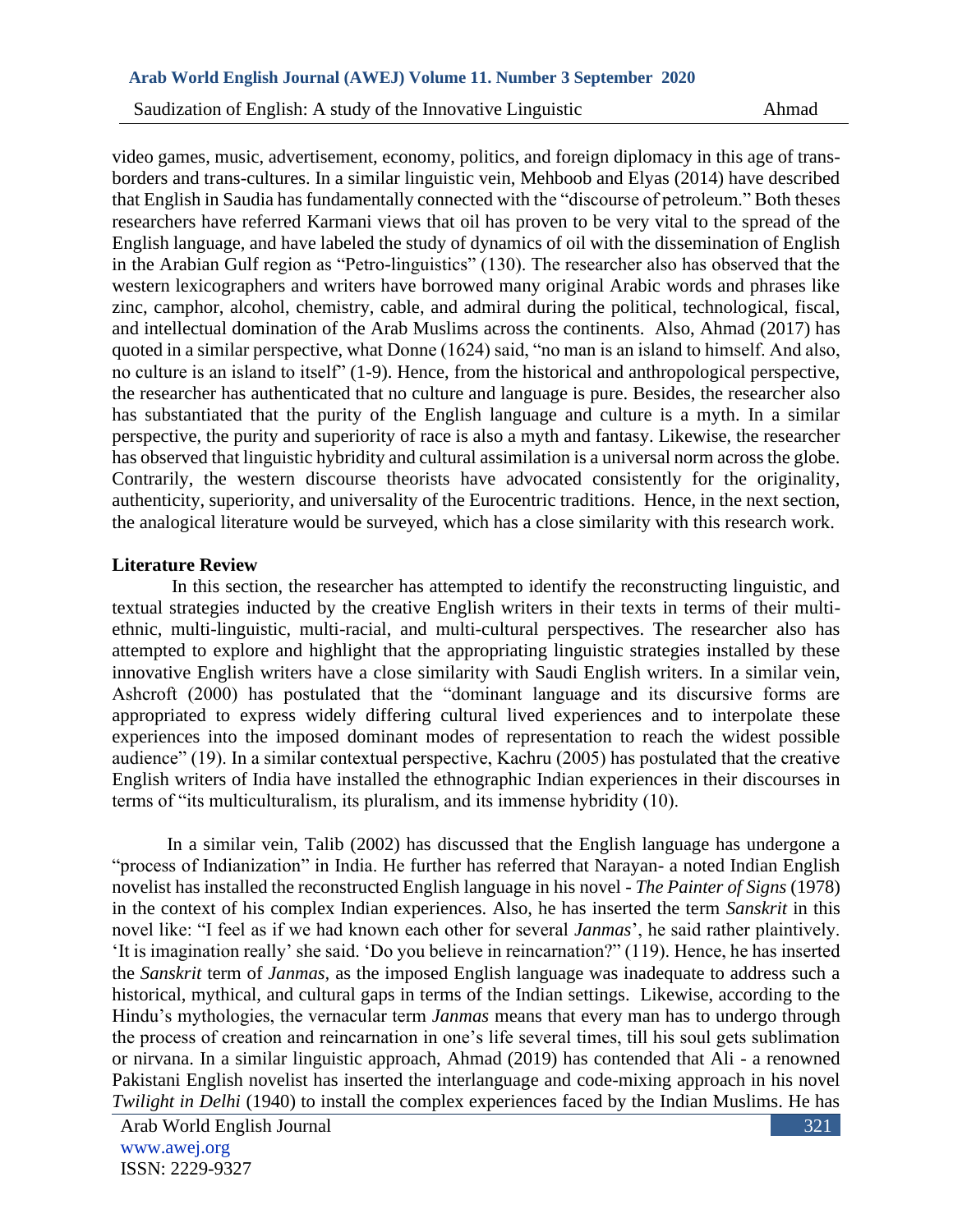inserted the colloquial term in his novel "*Dhum! Qalandar, God will alone*" to foreground the distinctive ideological and cultural norms of the Muslims of the Subcontinent during the British Rule in India (1-12).

In a similar contextual vein, Chinua Achebe- an eminent Nigerian English writer and critic has inducted the glossing approach in his discourses to highlight the unique and distinctive African cultures. Also, Achebe has inserted the term *Igbo* (people of South Eastern of Nigeria) several times in his novel *Things Fall Apart* (1958) to highlight the distinctive social and cultural customs of Africa. Hence, in a similar contextual perspective, Ashcroft (1989) has posited that the term *Obi* (hut) has foregrounded the typical cultural traditions of Igbo's people. In a similar linguistic vein, Alsharhani (2016) has added views of Rahman and Alhaisoni (2013), and Osailan (2009) that the English language has served as a practical linguistic tool for Saudi's people to communicate and interact with the individuals of multiple cultures for the dissemination of the enlightened, moderate and universal teaching of Islam.

Hence, in a similar contextual perspective, Saudi English has emerged as a practical linguistic tool to carry the burden of the post-modern concerns like tribal norms, nationhood, language, identity, culture, and representation concerning Saudi Arabian perspectives. Henceforth, in the next section, the research methods and the theoretical framework would be focused on. **Methodology**

This research plan has focused on qualitative research in terms of the critical analysis and interpretation of Saudi English texts. The theoretical and methodological framework of this research work also has focused on the appropriating linguistic theory, multiple canons approach, and the Kachruvian "three concentric circles" of the English language. Likewise, the researcher has chosen such research methods and critical literary theories to address the irresolvable debate of the authenticity and universality of the Eurocentric or logocentric canons, variants of Englishes, and the lived reality of the non-western multiple canons approach. Also, the researcher has analyzed and interpreted the selected Saudi English texts regarding the reconstruction of L2 (English), and its textual approaches in their indigenous settings of Saudi Arab.

Besides, the research work also has focused on the linguistic and textual characteristics of L1 (Arabic) inducted by Saudi academicians and researchers in their creative English texts. The researcher also has focused that the non-native English writers have reconstructed L2 (English) in terms of their indigenous diverse linguistic and cultural experiences. The research paper also has foregrounded that Saudi, and the non-western writers have installed the reconstructed language as an alternative linguistic tool concerning their academic research, print media, advertisement, and pedagogy. The research work also has highlighted, if the widespread dissemination of the English language has posed a serious challenge to the national identity, subjectivity, and the cultural norms of Saudi Arabia, the Gulf States, and the Middle Eastern States. Despite, the overwhelming impact of the English language across the Middle East and Saudi Arabia, yet L1(Arabic) has not to undergo any major transformation (due to the petrodollar economy of Saudi Arab, and the Gulf States). On the contrary, the English language has radically transformed the political, institutional, and cultural norms of the non-western states of Asia and Africa.

In a similar nativizing linguistic context, Kachru (1995) has postulated that: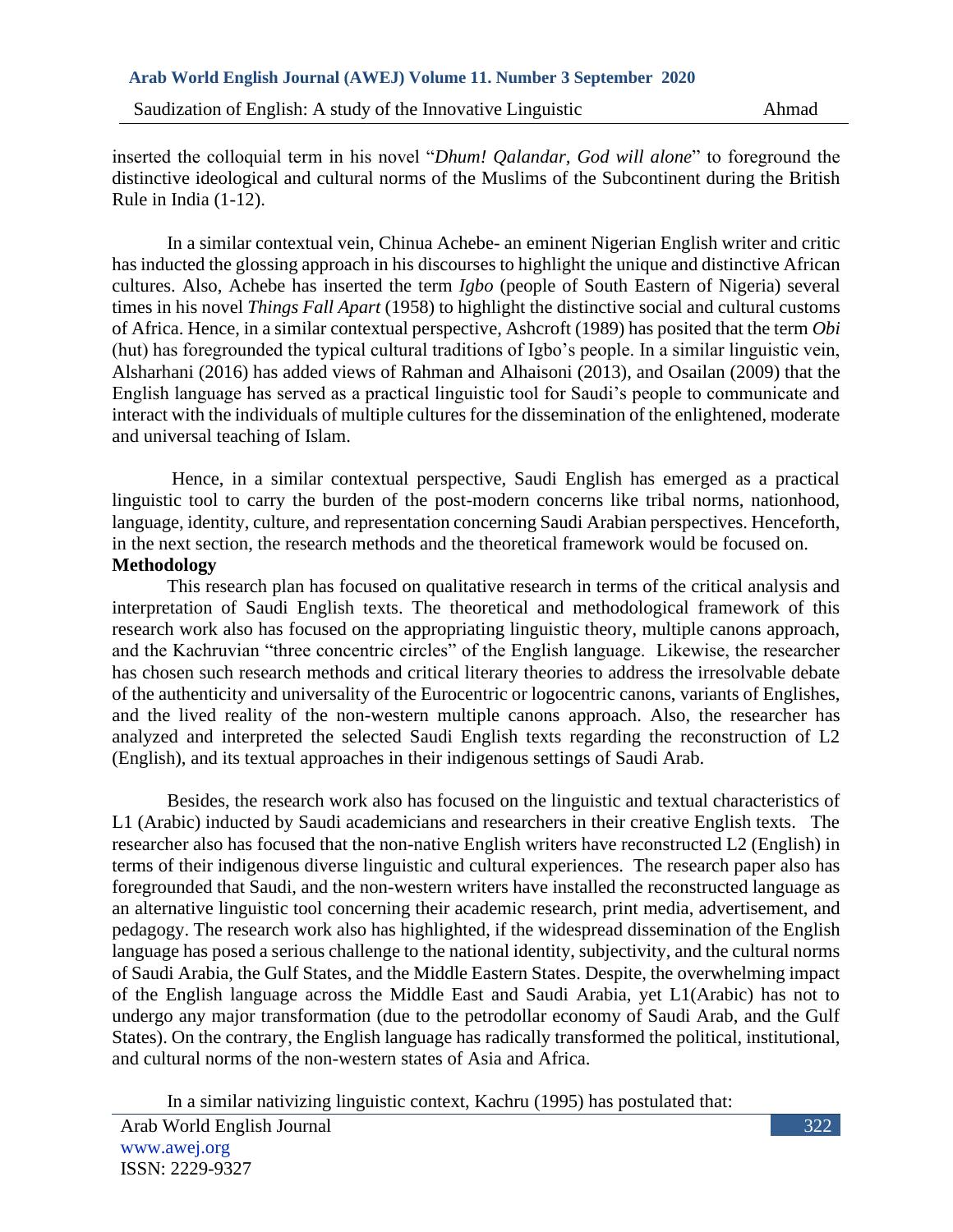It provides a powerful linguistic tool for manipulation and control. Besides, this alchemy of English has left a deep mark on the languages and literature of the non-western world. English has thus caused the transmutation of languages, equipping them in the process of new societal, scientific, and technological demands. The process of Englishization has initiated stylistic and thematic innovations and has 'modernized' registers. (p/ 295)

In a similar vein, Green, and le Bihan (1996) have postulated that with the constant imposition of the "canonical English literature may have marginalized the colonial subject, which resists the powerful influence of the empire not by denying it but by engaging with it" (283). The researcher also has chosen the appropriating linguistic theory, and multiple canons approach, as a theoretical and methodological framework to analyze and interpret the innovative Saudi English texts. Also, the researcher has analyzed and interpreted the selected texts from academic research papers, and multiple journalistic discourses regarding the appropriating linguistic theory, and the multiple canons approach.

## **Finding**

After the analysis and interpretation of the selected Saudi English writings, the researcher has concluded the authenticity of the Saudization of English in terms of the innovative English texts in the indigenous perspectives of Saudi Arabia. The research work also has concluded that Saudi academic researchers, teachers, and journalists have reconstructed L2 (English) on the linguistic pattern of L1 (Arabic) to highlight their national, ideological, and cultural traditions. The researcher also has authenticated that these creative English writers have reformulated L2 (English) as a practical linguistic tool to install the socio-linguistic, ethnic-rhythmic, lexicogrammatical, metaphorical, and the rhetorical characteristics of L1 (Arabic) in their creative texts. Hence, after the interpretation and evaluation of the selected discourses, the researcher has authenticated the practical and institutional function of Saudi English in terms of the pedagogy, academic research, social media, medicine, engineering, tourism, advertisement, billboard, diplomacy, economy, job opportunity, and business transaction. Accordingly, like the other Asian, Caribbean, and African variants of Englishes, Saudi English also has emerged as a practical linguistic instrument to foreground the social, national, and cultural norms of Saudi Arabia.

Consequently, the researcher would like to encourage Saudi English writers to adopt Saudi English as a practical linguistic instrument in terms of the dissemination of their ideological, national, and cultural norms for global readers. Henceforth, the researcher has analyzed and interpreted the innovative linguistic practices like lexical innovation, glossing, transliteration, literal translation, and code-mixing installed by Saudi English writers and journalists in their discourses in the theoretical framework of the appropriating linguistic theory, and the multiple canons approach. Likewise, the researcher has interpreted and evaluated the selected journalistic and academic writings in the following section, of the data analysis and discussion.

#### **Discussion**

Accordingly, the researcher has attempted to identify and analyze the innovative linguistic, textual, and structural devices installed by the Saudi English writers, researchers, and academicians in their creative texts. It also has focused on linguistic and textual devices like the invention of new words, phrases clauses, transliteration, and code-mixing. Likewise, Saudi innovative English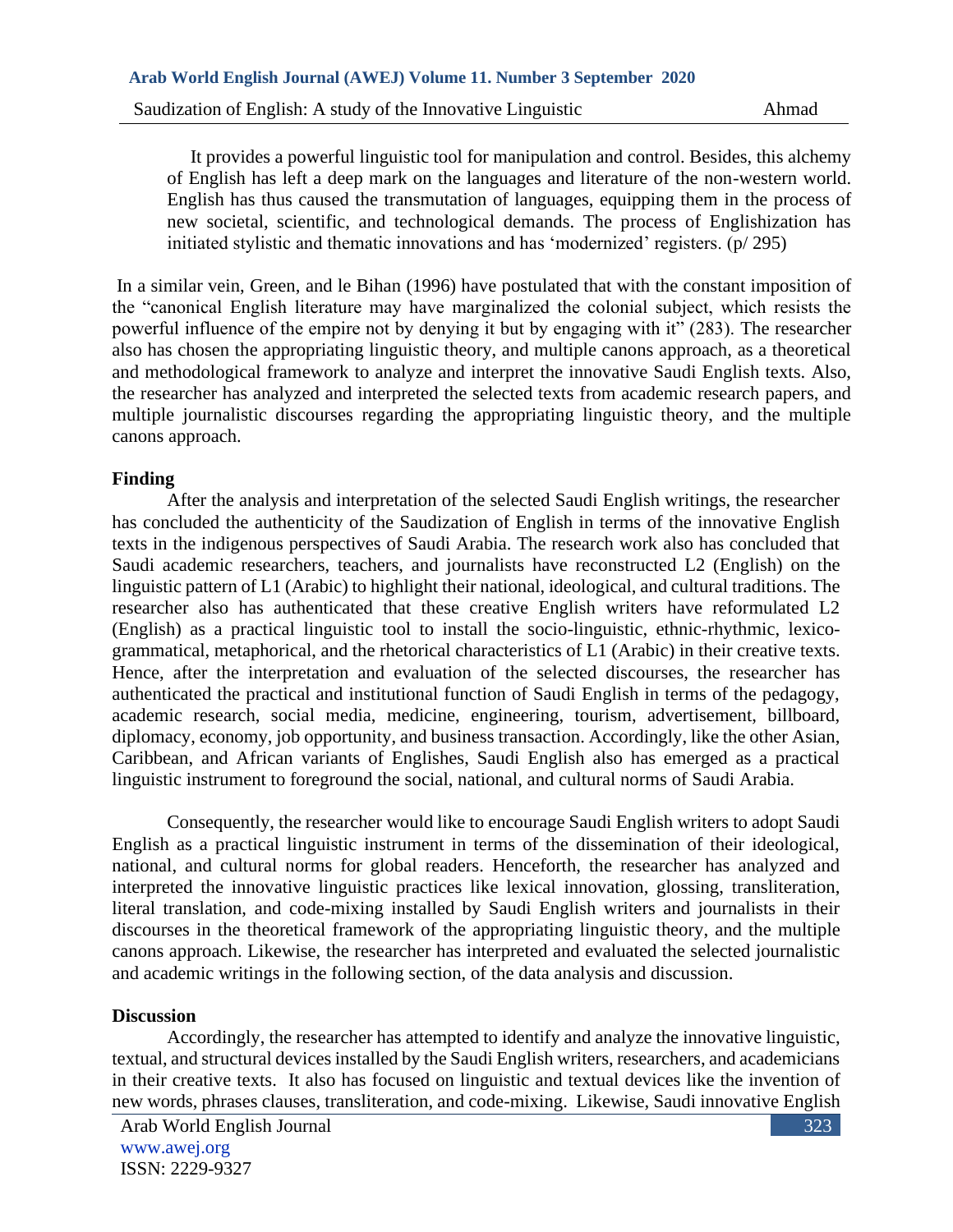writers and researchers have reconstructed L2 (English) to install their distinctive socio-cultural, and geopolitical norms in their texts. Also, these Saudi academicians, researchers, and Journalists have used the adopted English language as a reliable and neutral linguistic tool to disseminate widely the ideological, tribal, and cultural norms of Saudi Arabia. Also, Saudi English writers have used the English language in their texts to spread the soft, moderate, and enlightened image of the Arab Muslims for global readers. Contrarily, the western authors have portrayed the identity of the Arab Muslims, and their culture as patriarchal, tribal, atavistic, and illogical in their discourses. It also has foregrounded that these Saudi English writers and journalists have inserted mood, tone, cadence, and the metaphorical characteristics of LI (Arabic) into L2 (English) in terms of the process of Saudization of English. Henceforth, the researcher has analyzed and interpreted the selected innovative linguistic devices like interlanguage, transliteration, glossing, untranslated words, direct translation, and code-mixing inducted by Saudi English writers in their texts.

## **Interlanguage and Transliteration**

In a similar linguistic perspective, Bamiro (2006) has posited that: Language use is underdetermined when it subverts the hegemony of English through the

strategy of nativization of linguistic forms that are altered to have different cultural overtones when used by the African and the other non‐native English speakers and writers. (p. 315)

In a similar vein, the researcher has investigated that Saudi English writers have constructed L2 (English) on the linguistic pattern of L1 (Arabic). These English writers have borrowed English letters and vocabulary, and have constituted new Arabic terms, phrases, clauses, and sentences on the linguistic pattern of L1(Arabic). Likewise, they have lexically and syntactically merged two diverse languages in their texts to highlight their ethnographic and linguistic norms. Besides, during such a linguistic process of Saudization of English, these Saudi writers have constructed L2 (English) on the lexical, syntactical, grammatical, morphological, graphological, and phonological pattern of L1 (Arabic). Also, the researcher has analyzed such lexical components from the literary and journalistic discourses in the context of the appropriating linguistic theory, and multiple canons approach perspectives. Likewise, for instance, the Arabic lexical term like *Sharia* (Basic Islamic laws and rules) teaching has been constituted on the inherent pattern of tL1 (Arabic) to foreground the Islamic laws, and cultural traditions of the Arabian Peninsula. Besides, these English writers have inserted such lexical elements to authenticate Saudi English in the context of its institutional role in academic research, pedagogy, and journalistic writings. For instance, Saudi English writers and journalists have frequently inserted such inherent terms, phrases, and clauses in their writings as under:

## • *Allah, Tawheed, Al Harams, Haj, Imam, ummah, halal, and haram.*

Hence, the above-cited lexical components and terminologies like *Allah, Tawheed, Al Harams, etc.* have also validated the Saudization and nativization of the English regarding the linguistic and cultural perspectives of Saudi Arabia. Accordingly, the research work has authenticated that Saudi English has emerged as one of the practical instruments like other variants of Englishes, namely Emirati English, Pakistani English, Indian English, Nigerian English, Korean English, and Singaporean English. Henceforth, the researcher has analyzed and interpreted the linguistic strategy of glossing installed by Saudi academic writers, and journalists in their texts.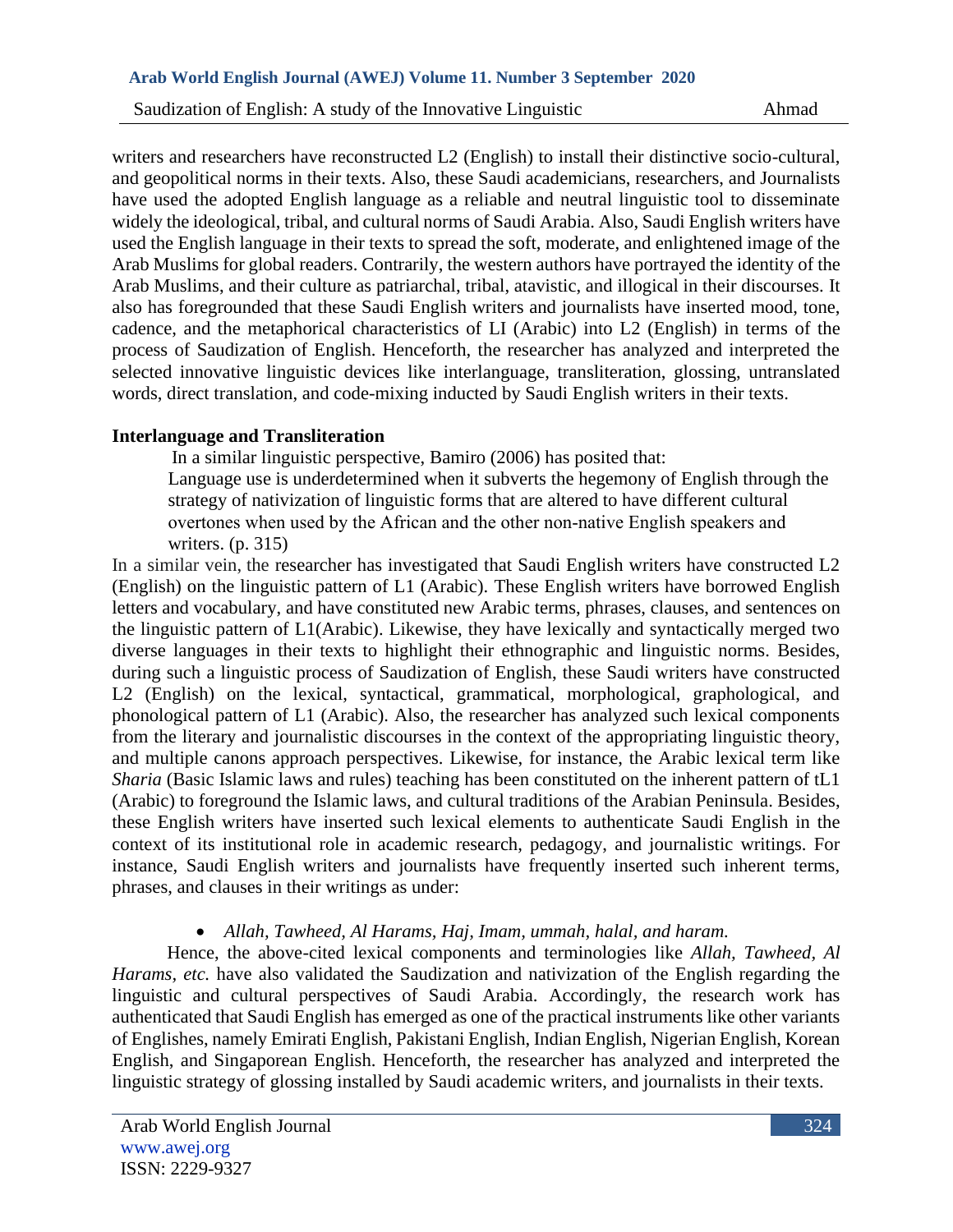### **Glossing**

In a similar linguistic perspective, Bussmann (1998) has defined that glossing is:

 Explications of unintelligible passages in the text or their translation. Depending on the place of the explication, a distinction is made between interlinear glosses, marginal glosses, and context glosses, which are often written in a secret language, yields important insights into the linguistic and cultural history. (472)

In a similar linguistic context, Mehboob and Elyas (2014) have inserted *Hadith*-*the Sunna* (Sayings of Hazrat Muhammad*-*Rasūl Allāh) to highlight the reality and significance of world languages from an Islamic perspective. Both, these researchers have inserted the Arabic clause as a glossing linguistic strategy to transmit and foreground the significance of the Islamic legal and educational system:

من تعلم لغة اآلخرين سيتم تأمينه من ماكرتهم.

"He whoever learns other people's language will be secured from their cunning." (p.130)

In a similar context, Louber (2015) has inserted the terminology "*Bilad Al Haramain*" to highlight the ideological, cultural, political, and geographical role of Saudi Arabia regarding its legacy of the two most holy places of Islam. These two most sacred places of Islam, are the Holy Kaaba located in Masjid al-Haram in Makkah, and the Al-Masjid a Nabawi-the Prophet's Mosque, in Madinah. Hence, the insertion of such Arabic terminology has foregrounded the glory of Islam and its splendid civilization. Such a conversational term, "*Bilad Al Haramain*" also has conveyed the message that these two most sacred places of Islam have radically influenced and transformed millions of Muslims across the globe in terms of their ideological, cultural, political, fiscal, and educational perspectives.

Besides, with the insertion of such Arabic phrases and clauses in Saudi English texts, it has authenticated that these writers have shaped and reconstructed the adopted English language in terms of their indigenous diverse experiences. Also, in such a linguistic approach, a word, a phrase, a clause, a sentence, and a non-English word can be inserted in the creative English text. Also, Saudi and non-Saudi writers have used such linguistic devices in their writings in the context of their indigenous diverse linguistic and cultural perspectives. Likewise, the Anglophone writers have inducted the glossed or, un-glossed lexical components in their discourses to mirror the clear expression of their cultural distinctiveness, resistance, and separateness. Also, Saudi and Arab writers have reformulated the English language to induct the glossed and un-glossed devices in their texts to foreground their linguistic, ideological, tribal, and cultural practices.

Besides, in a similar linguistic view, Al-Olaqi (2012) -an instructor at King Abdul Aziz University, Jeddah has installed a term "Eblis" (Satan): which has been used by Byron - the noted romantic poet in terms of the oriental culture and its legendary history. Also, it has foregrounded that the Islamic concept of evil has a broader semantic implication than the western notion of sin or Satan.

Also, these Arab English researchers and academicians have inserted and explained the Arabic phrases or clauses at certain places in the texts, and they sometimes have left these words and phrases un-translated to foreground their distinctive social, ideological, and tribal practices.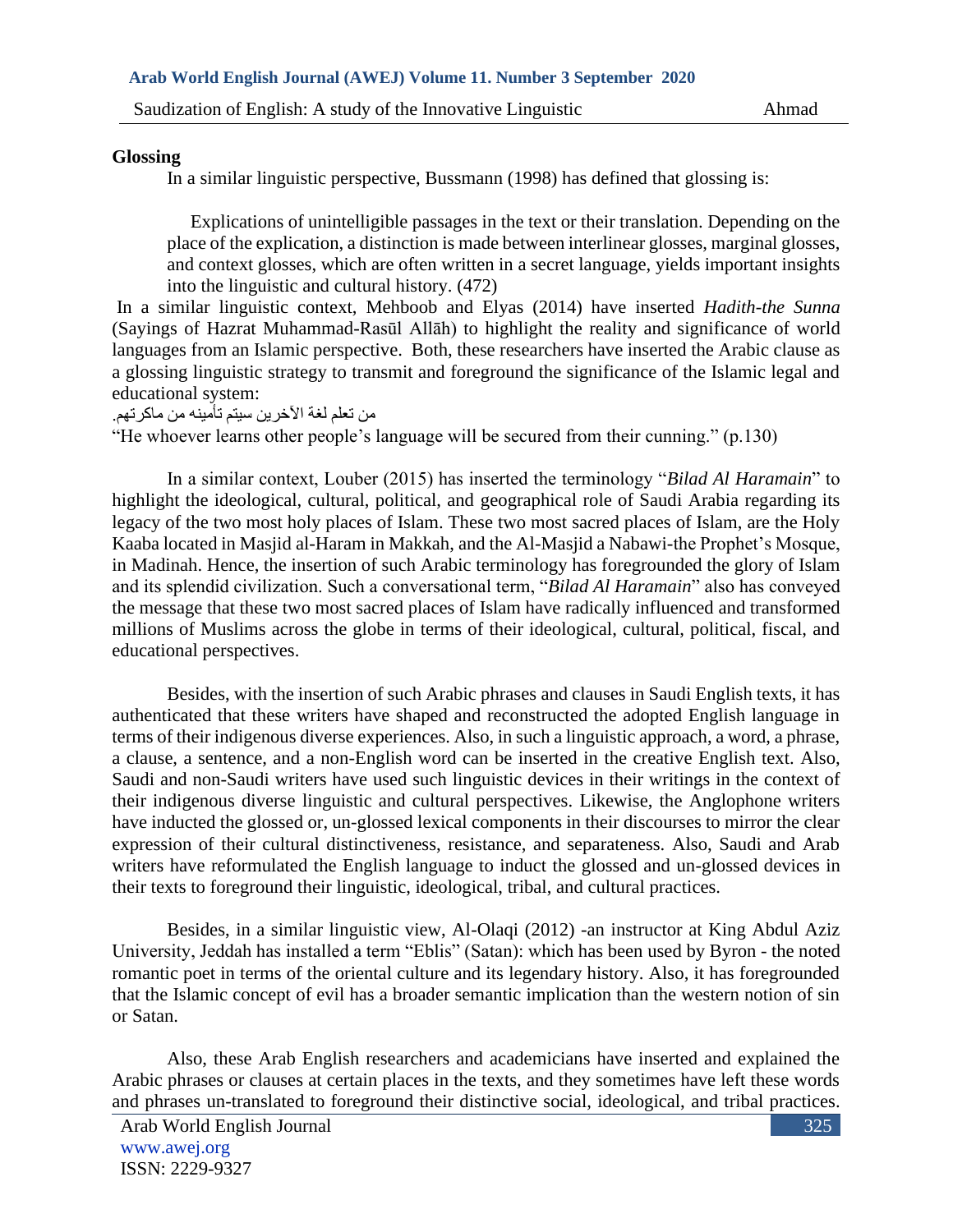Besides, the researcher has analyzed the following glossing linguistic practices inducted in the academic and journalistic discourses as under:

• *Tawheed*; *(monotheism) Kiswa (cover) of the Kaaba, and Tawaf performers.*

Hence, the above-cited glossing and un-glossing examples have authenticated Saudi English in the context of the indigenous settings of Saudi Arab. Also, Saudi academicians, Journalists, and researchers have inserted these terms to install the linguistic characteristics L1(Arabic) to engage and interact with the global readers. Besides, the Arabic term "*Tawheed"* has suggested believing in one God, which has the same meaning for every Muslim across the world. But on the other hand, its counterpart English lexical word *"Monotheism*" means believing in "*the Holy Trinity*." Hence, Saudi and Arab Muslim writers have installed glossing linguistic practices in their texts to transmit the message of Islamic ideology, and Islamic cultural norms for the global readers.

## **Un-translated Words**

The researcher has investigated that Saudi and Arab writers have inserted the un-translated words (Arabic) in their texts to demonstrate their deep embedded sense of tribal and cultural traditions. Such a linguistic approach of adding un-translated words in their texts have also compelled the Non-Arabic readers to have an inter-active involvement with these Arabic vernacular phrases to understand the cultural sensitivities and subtleties of the People of the Arabian Peninsula. Hence, the researcher has chosen and analyzed the un-translated words as under:

• *Quran, Hadith, Hajj, Umrah, Wuqoof Tawaf, and, Sai.*

The researcher has chosen and analyzed the above**-**cited instances of the un-translated words from the journalistic and academic writings of Saudi English writers. These writers have added un-translated words in their texts to reflect the religious and cultural practices of the Muslims across the continents. Also, these Arabic terms have no equivalence in the English language to address such ideological and cultural gaps. Also, the Saudi English writers have added un-translated words as a linguistic approach to transfer the rhetorical and metaphorical characteristics of L1 (Arabic) into L2 (English). Besides, these terms also have carried the tone, mood, cadence, rhyme, and the rhythm of the L1 (Arabic) into L2 (English) in terms of the communication and interaction with the global readers. Thus, such Saudi academic and journalistic discourses have authenticated Saudi English as one of the variants of Englishes in the context of the Kachruvian model of "three concentric circles" perspectives of the English language

# **Literal Translation**

In a similar linguistic perspective, Ashcroft (1989) has postulated that:

the variance itself becomes a metonym, the part which stands for the whole. That overlap of language which occurs when texture, sound, rhythm, and words are carried over from the mother tongue to the adopted literary form, or when the appropriated English is adapted to the new situation, is something which the writer may take as evidence of his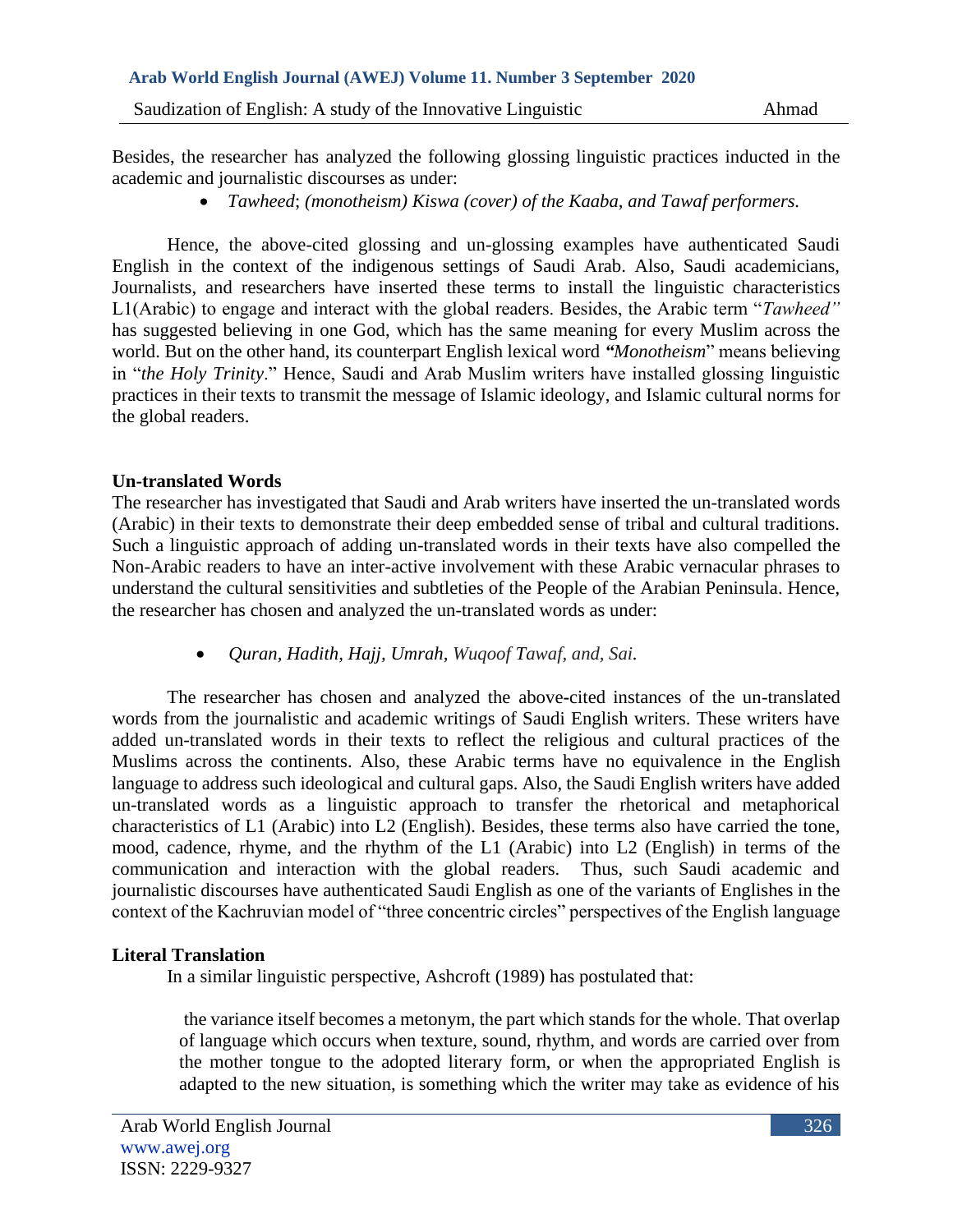### **Arab World English Journal (AWEJ) Volume 11. Number 3 September 2020**

Saudization of English: A study of the Innovative Linguistic Ahmad

ethnographic or Differentiating function – insertion of the truth of the culture into the text. (52)

In a similar vein, Al- Jumiah (2016) in the dedication page of his thesis, employed L2 (English) on the linguistic pattern of L1 (Arabic) to foregrounded the typical English prose style of Saudi and the Arab writers. Likewise, when he has written on the dedication page of his thesis, 'I dedicate this research to all those who believed on me and inspired my academic willingness,' he has exactly added the lexical and syntactical sentence pattern of L1(Arabic) in terms of Saudi English prose stylistic perspectives (3). In a similar context, Mallia (2015) has underpinned such arguments that Arab foreign language learners have inserted the literal and rhetorical translation of L1(Arabic) in their creative texts. He has cited views of Ostler - a noted literary discourse theorist that Arab English writers have inducted stylistic preferences of writing on the linguistic patterns of L1 (Arabic). Also, these Arab English writers have reconstructed the English language on the linguistic pattern of L1 (Arabic) to highlight the syntactical, rhetorical, and metaphorical qualities of L1 (Arabic).

 Besides, in a similar linguistic process, Saudi and Arab English writers have employed the literal translation approach in their texts to foreground their typical tribal, national, and cultural norms. The researcher has selected and analyzed the following instances of the literal translation practice inducted by the Saudi English writers in their texts as under:

- *wasta is halal.*
- *It's raining human body parts*.
- *I was walking on clouds because my wife had been appointed.*
- *We will not water the thorns in Lebanon!*

These above-cited instances of the literal translation have highlighted the directness of the prose style of L1 (Arabic) inducted by Saudi English writers in their texts. Also, such phrases, clauses, and sentences have mirrored the typical instances of the literal translation approach in the literary and non-literary stylistic texts of Saudi English writers. Besides, these Saudi English writers have added direct translation practice in their writings to transfer the semantical, syntactical, and textual pattern of L1 (Arabic) into L2 (English) in their indigenous writing's perspective. They have inducted the translation equivalence approach in their writings to highlight the proverbial truths, folk myths, and parables in terms of the Arabian social and cultural traditions. Accordingly, their insertion of the literal translations practices has extended the lexico-semantic sensitivity and tone of their L1 (Arabic) into L2 (English). Consequently, these literal translation practices have authenticated the institutional and practical role of the Saudi English language in terms of their innovative and creative texts. Hence, the researcher has chosen and analyzed the code-mixing practices inducted by the Saudi English writers as under.

# **Code Mixing or Code-Switching**

In a similar linguistic vein, Bamiro (2006) has cited views of Kachru about the elusive discrepancy between code-switching and code-mixing in the literary text: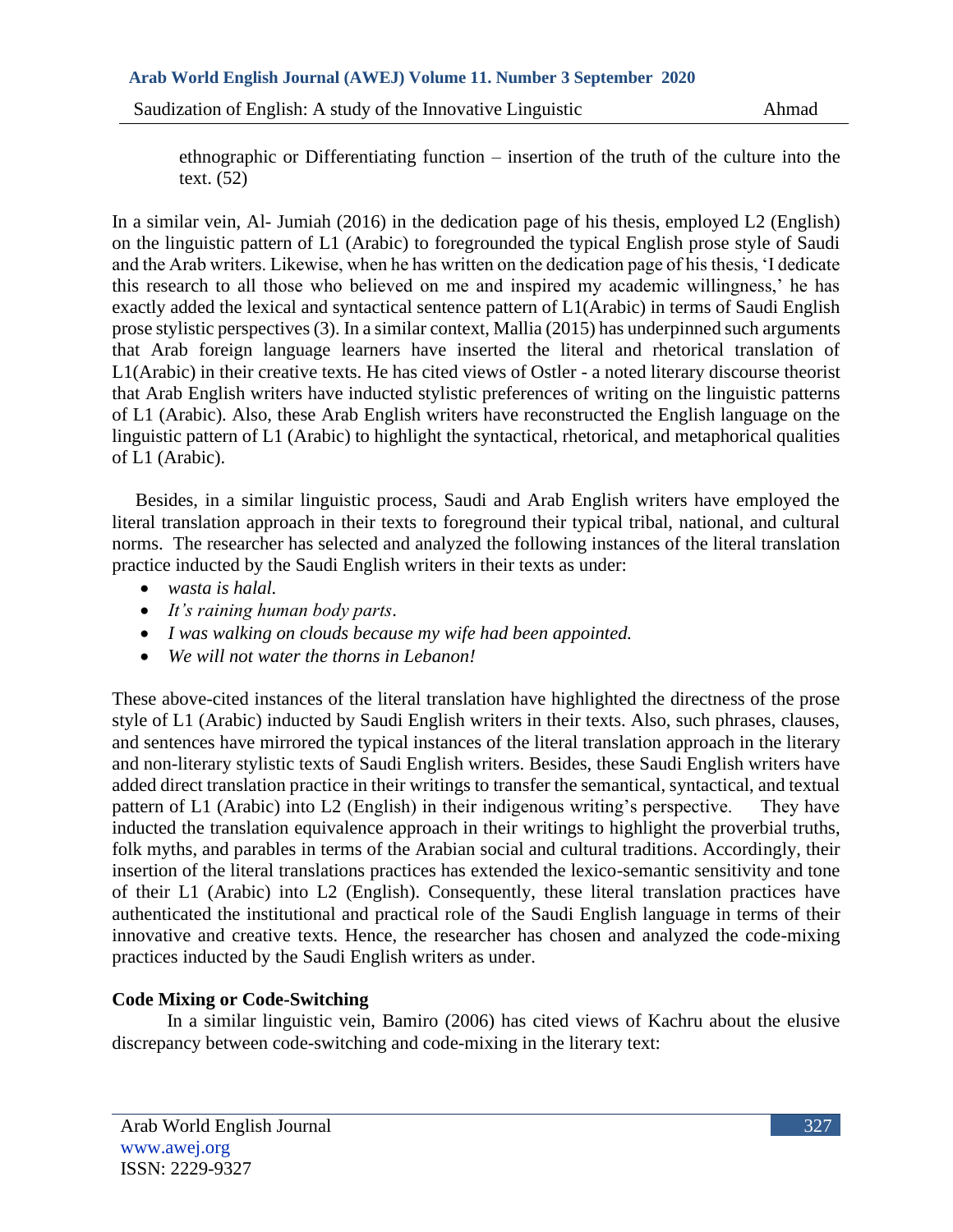In Code-switching one can switch from code A to code B. It can refer to the categorization of one's verbal repertoire in terms of functions and roles. Code-mixing, on the other hand, entails transferring linguistic units from one code into another (pp. 23-35).

Likewise, in such linguistic practices, the researcher has investigated and interpreted that Saudi researchers and academicians have code-switched and code-mixed in their academic, and journalistic texts to highlight the stylistic prose qualities of L1 (Arabic) The researcher has chosen and analyzed the code-mixing practices installed by Saudi English writers in their academic research and journalistic writings. Besides, the researcher also has observed that Saudi academicians, researchers, and journalists have mixed the codes of L1 (Arabic) into L2 (English) in the context of their day to day written and spoken discourses. The researcher also has noticed that the chairmen of the departments, university colleagues, the English language instructors, and the students of undergraduate or graduate level at King Saud University, have commonly switched code from L2 (English) to L1 (Arabic) during their conversations, teachings, and interactions. The researcher also has observed that some students of King Saud University, have code-mixed and code-switched even in their final examination written scripts and research projects. The researcher has chosen the following instances of code-mixing from the academic and journalistic writings as below:

• *white thobe ihram is worn by Hajji during the performance of Hajj.* 

In the above-cited instance, Saudi writers and journalists have inducted the lexical, phonological, graphological, and morphological linguistic patterns of L1 (Arabic) to highlight one of the basic pillars of Islam- *Hajj* performed by the Muslims during the month of *Dhu al-Hijjah*. Besides, during the performance of *Hajj* and *Umrah,* every pilgrim wears the "*white thobe ihram"*  to realize and remember about the mortal nature of this world, and the eternal nature of the immortal world. Also, during the performance of *Hajj* and *Umrah*, every Muslim feels like a part of the universal brotherhood of Islam and the Muslim Ummah irrespective, of his language, culture, tribe, color, blood, race, ethnicity, and nationality.

## **Conclusion**

Accordingly, after the analysis and interpretation of the linguistic style and textural approaches installed by Saudi English writers in their texts, the researcher has concluded that Saudi English has emerged as one of the most practical linguistic instruments in terms of indigenous writing's practices of Saudi Arabia. In a similar vein, after the critical analysis and interpretation of the selected texts, the researcher has concluded that the Saudization of English is a lived and functional reality. Besides, these Saudi English writers have reconstructed the linguistic and textual tactics of L2 (English) on the linguistic pattern of L1 (Arabic) to foreground the lexical, grammatical, and rhetorical qualities of L1 (Arabic). Also, Saudi literary and non-literary writers have used it as an institutional instrument in terms of academic research, pedagogy, print and electronic media, social media, billboards, movies, theatre, and advertisement. The researcher also has concluded that Saudi English has become a practical linguistic tool in terms of foreign policy, tourism, hotel industry, fiscal trade, advertisement, and job opportunity in the indigenous settings of Saudia Arabia. Also, the researcher has concluded that Saudi English has emerged as an authentic linguistic instrument like Nigerian English, Malaysian English, Pakistani English, Korean English, Japanese English, and Indian English.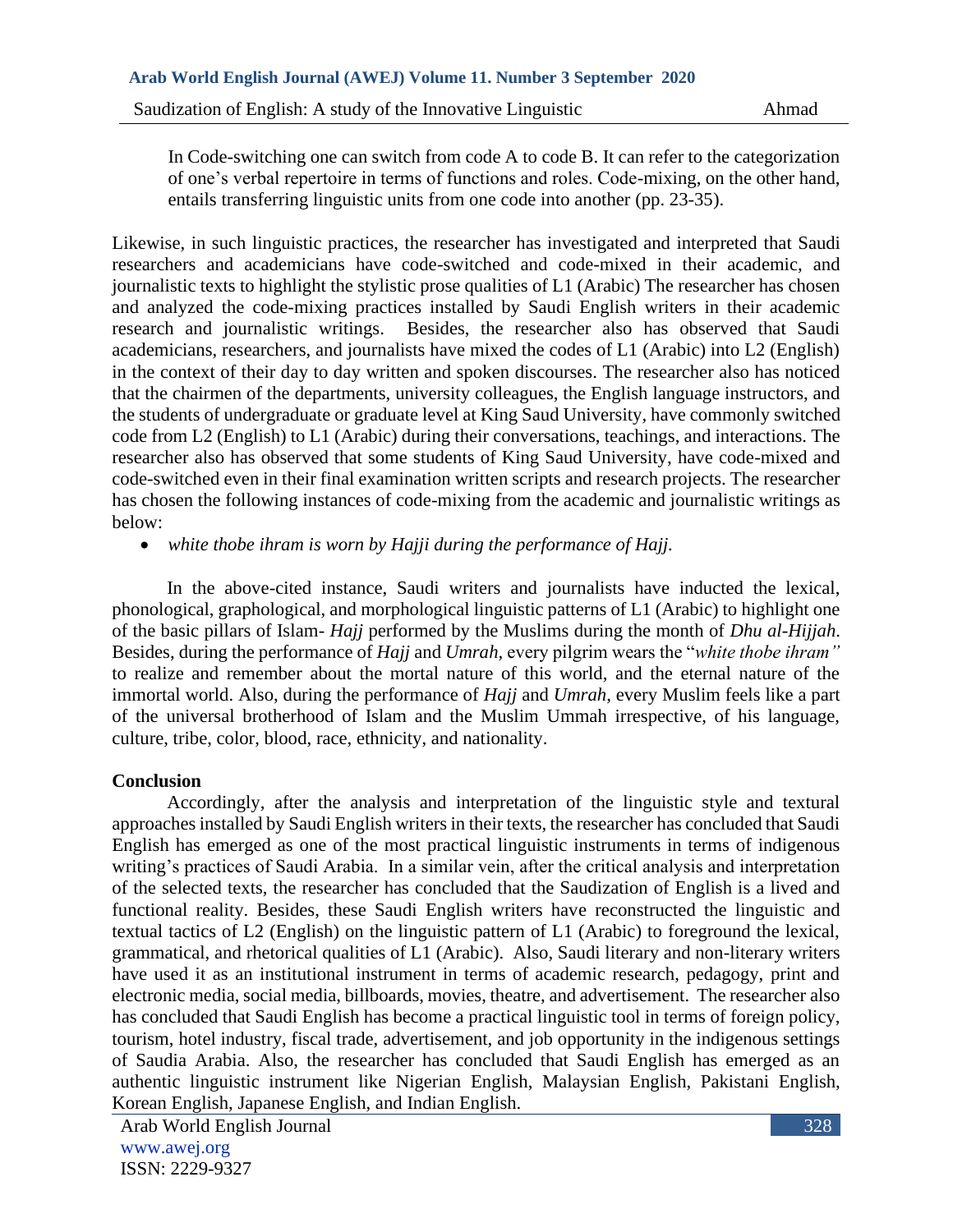Consequently, the researcher strongly recommends the Saudi English writers to adopt and disseminate L2 (English) as an alternative and a neutral linguistic tool in their texts to dispel the misperception about the Islamic ideology and the Arabian cultural norms for the European and American readers. The researcher also has recommended to the new researchers to investigates the newly emerged variants of Englishes in the Gulf, and the Middle Eastern States, like Emirati English, Kuwaiti English, Omani English, Iraqi English, and Algerian English.

**Acknowledgment:** It is to certify that King Saud University has not granted any financial support to the researcher for this investigative research.

## **About the Author:**

Dr. Iesar Ahmad has been working in English Dept. of Language and Literature at King Saud University, Riyadh, Saudi Arab. His foremost research interest focuses on the literary domain of the post-structuralism, Post-colonial Studies, post-modernism, cultural studies, critical literary theory, philosophy of language, variants of Englishes, and world literature. **<https://orcid.org/0000-0001-8063-3104>**

## **References**

- Ahmad, I. (2015). Post-colonialism and Counter Discourse: A Study of Arundhati Roy's, the God of Small Things in the Counter-Discourse Perspective. *Journal of Humanities and Social Sciences, 23*(1), 1-8.
- Ahmad, I. (2017). Arabization of English: A Study of the Appropriating Linguistic Strategies in the Academic and Media Discourse in Saudi Arab. *Journal of Arts, 29*(1), 1-9.
- Ahmad, I. (2019). Code-Switching and Code-Mixing as the Postcolonial Counter Discourse Strategy in Bapsi Sidhwa's Novel' the Ice-Candy-Man. *Eu*r*opean*, *Journal of English Language and Literature Studies, 7* (5), 1-12.
- Al-Jumiah, K. A. (2016). *Language, Power, and Ideology in High School EFL Textbooks in Saudi Arabia*, (Unpublished Ph.D. thesis). The University of New Mexico, United States of America.
- Alsharhani, M. (2016). A Brief Historical Perspective of English in Saudi Arabia*. Journal of Literature, Languages and Linguistics, 26,* 43-46.
- Al-Olaqi, F.M.T.S (2012). English Literary Portrait of the Arabs. *Theory and Practice in Language Studies, 2*(9), 1767-1775.
- Ashcroft, B., Griffiths, G., & Tiffin, H. (2000). *Key Concepts in Post-Colonial Studies.* London and New York: Routledge, Taylor & Francis Group. 19.
- Ashcroft, B., Griffiths, G., & Tiffin, H. (1989). *The Empire Writes Back: Theory and Practice in Post-Colonial literature.* New York: Routledge. 52
- Ashcroft, B. Griffiths, G., & Tiffin, H. (1989). *The Empire Writes Back: Theory and Practice in Post-Colonial literature.* New York: Routledge. 62
- Bamiro, E O. (2006). Nativization Strategies: Nigerianism at the Intersection of Ideology and<br>Gender in Achebe's Fiction. World Englishes. 25(3-4). 315-28. Gender in Achebe's Fiction. *World Englishes*, *25*(3-4), 315-28. <https://onlinelibrary.wiley.com/doi/abs/10.1111/j.1467-971X.2006.00473.x>